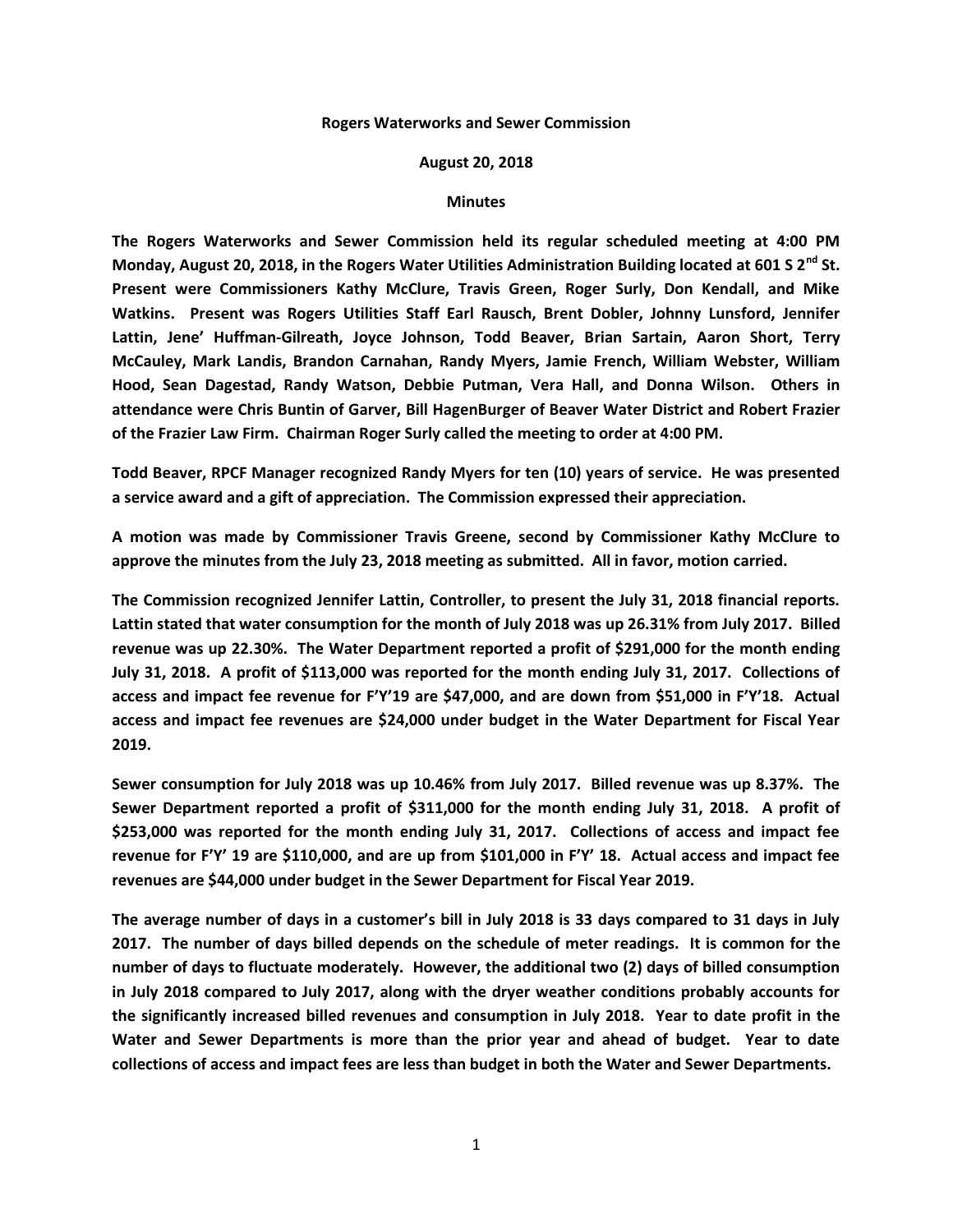**The Restricted and Unrestricted Funds Report show total funds are at \$36.2 million. \$8.4 million is restricted. The unrestricted funds are at \$11.0 million in Water and \$16.7 million in Sewer. Total funds on hand at July 31, 2017 were \$33.3 million. There were no questions. Lattin reported that RWU is approaching the target date of September 1st to implement our new online payment process which is administered by Paymentus. She reviewed the letter that will be mailed (written in both English and Spanish) notifying all RWU customers of the upcoming changes and related Paymentus fees. There were no questions.**

**Chairman Surly recognized Brian Sartain, Utility Engineer for the presentation of the July Engineering Report. Sartain said plan reviews are continuing to show steady activity. New project submittals include a retail development for Duluth Trading Company as well as an expansion for St Vincent De Paul Catholic Church, Pleasant Crossing Ph III commercial development, which also includes a retail development for Northern Tool. The Elks Lodge has submitted plans for a new site proposed at New Hope Rd/Arapaho. The 40 acre Crescent View subdivision is proposed on the south side of Shores Ave. Sartain said that the special election to extend an existing one cent sales tax passed on Tuesday, August 14, 2018. This means the sales tax will be used for continuation of improvements in the city through a bond issue. Presently, planning is hoping to improve the connectivity of the transportation system and also to help alleviate local use of the I-49 corridor. Sartain shared some photos of the ongoing RPCF Train 1 Rehab Project. He said the very wet August weather has delayed the progress of the Blossom Way Project. There were no questions.**

**Chairman Surly recognized Todd Beaver, RPCF Manager to present the July Reports. The Discharge Monitoring Report is within permit limits for the month partially due to July being very dry. We are continuing the inspections in the FOG program and running well that we are fully staffed. The remaining schools were visited while school was out for the summer. There is a tight timeline for installation of the new mixers before the CHC flooding Train 1 testing on this project. The RAS pump in Clarifier 4 still remains in the shop for repair. A 150 HP aerator gearbox failed in BNR Train 4. The shop worked overnight to be able to finish the install on Saturday morning. In June, a total of 227.1 MG was treated with approximately 2.35 MG extra throughout (8) eight rain events. There were no questions.**

**Chairman Surly recognized Brent Dobler, Operations Manager for the presentation of the July Operation Reports. Dobler said they met on site with Cox management to discuss Cox's directional drilling subcontractors. Some are not following the proper protocol and the result is damage to RWU water mains. Cox management assured RWU that these subcontractors would follow the correct protocol. The number of locates were down for July. The unaccounted water is at 15% for the last twelve months, while being at 20% for calendar 2018 and 8% for the month. With this decrease it now allows a four (4) hour window for repairs. The leak locating and GIS is down due to vacancy of a retired employee; that should pick up as additional staff is placed. Chairman Surly gave recognition to the working crew that was making repairs at the intersection of 8th St and Olive this past Saturday morning. He stated it appeared that all safety measures were in place. There were no questions.**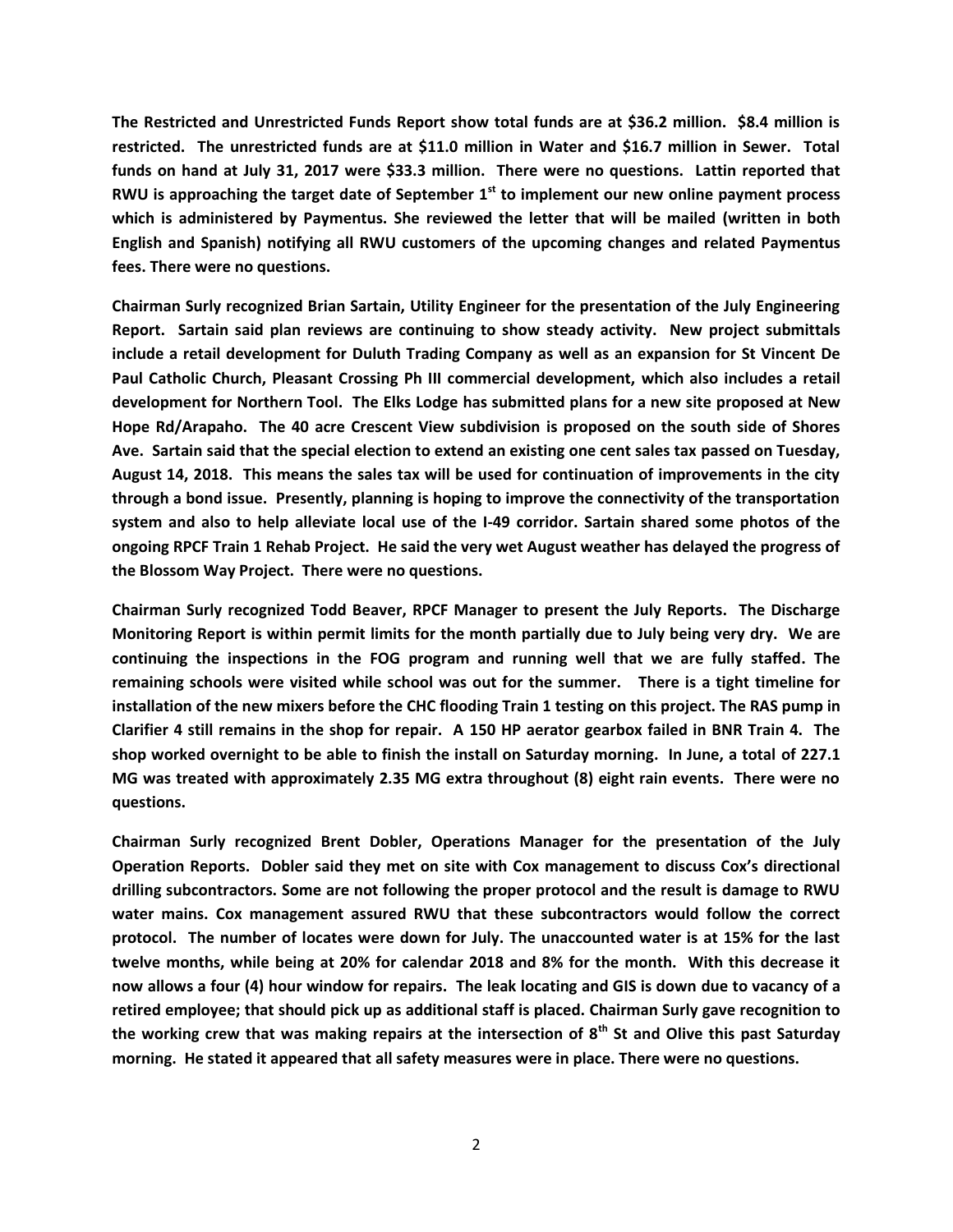**Brian Sartain introduced Chris Buntin of Garver Engineers for a presentation on 60% construction plans for the RPCF Sludge Handling Facility. Buntin gave an overview of the current design for the proposed improvements, as well as the proposed schedule and cost comparison of the current design compared with estimates outlined in the Preliminary Engineering Report. Buntin said Crossland Heavy has been contracted to provide pre-construction services including value engineering and input during the design as well as cost estimating. Current construction cost estimates fall below initial estimates outlined in the Preliminary Engineering Report.**

**Brian Sartain requested approval of a Construction Contract Amendment with Crossland Heavy Contractors for the RPCF Sludge Handling Facility project. The Guaranteed Maximum Price is \$7,740,074.46, including contingencies. Commissioner Don Kendall asked how this cost affects the budget. Lattin said we currently have approximately 5.5 million budgeted in FY19 which leaves about 2 million to fund with reserves in FY 20. Chairman Surly asked about the expenditure timeline. Sartain added approximately 14-16 months out which would be fall of next year (2019). Rausch added that it is critical to proceed now so we can start placing orders to begin manufacturing of equipment. Commissioner Travis Greene made a motion, second by Commissioner Don Kendall to approve the amount of \$7,740,074.46 as the guaranteed maximum price for construction services; and authorization for RWU management to seek if needed, passage of a City Ordinance from Rogers City Council (approval of the construction of the appurtenance), and allowing RWU management to approve the final form and content of the contract. All in favor, motion carried. There were no further questions.**

**Chairman Surly recognized Brent Dobler to present Resolution No. 18-09 amending the Compensation Administration Policy; amending Certain Pay Ranges, and Adopting a Merit Pay Policy. Dobler stated that RWU needs to remain competitive with other water and sewer utilities in the area. After a study of the hourly rates from other water and sewer utilities in the area, an update to our current compensation policy is recommended. The update would increase the starting pay for five (5) utility positions and provide advancement opportunities for employees. The amendment for the Pay Ranges would begin with the pay period starting July 9th, 2018 and affects twelve (12) employees. Also, to remain competitive with other utilities in the area, a Merit Pay Policy would be adopted and take place take place starting FY 20. An employee is required to have two (2) performance evaluations within the twelve (12) month period to be able to participate in the Merit Program. Chairman Surly asked about the immediate cost. Lattin replied that with twelve (12) positions currently filled including FICA and APERS, cost would be approximately \$24,000. Commissioner Travis Greene made a motion, second by Commissioner Kathy McClure to approve Resolution No. 18-09 as submitted. All in favor, motion carried. There were no further questions.**

**Chairman Surly recognized Earl Rausch to present Resolution No. 18-10 designating authorized signatories for depositories for the RWWSC and RWU. This updates signature cards for efficiency of operations apply to Arvest Bank, First Western Bank, First National Bank of Fort Smith (First National Bank of Northwest Arkansas) Simmons First Trust Company, Regions Bank, and any other bank that is or becomes an authorized depository of the RWWSC and/or RWU. Commissioner Mike Watkins made**